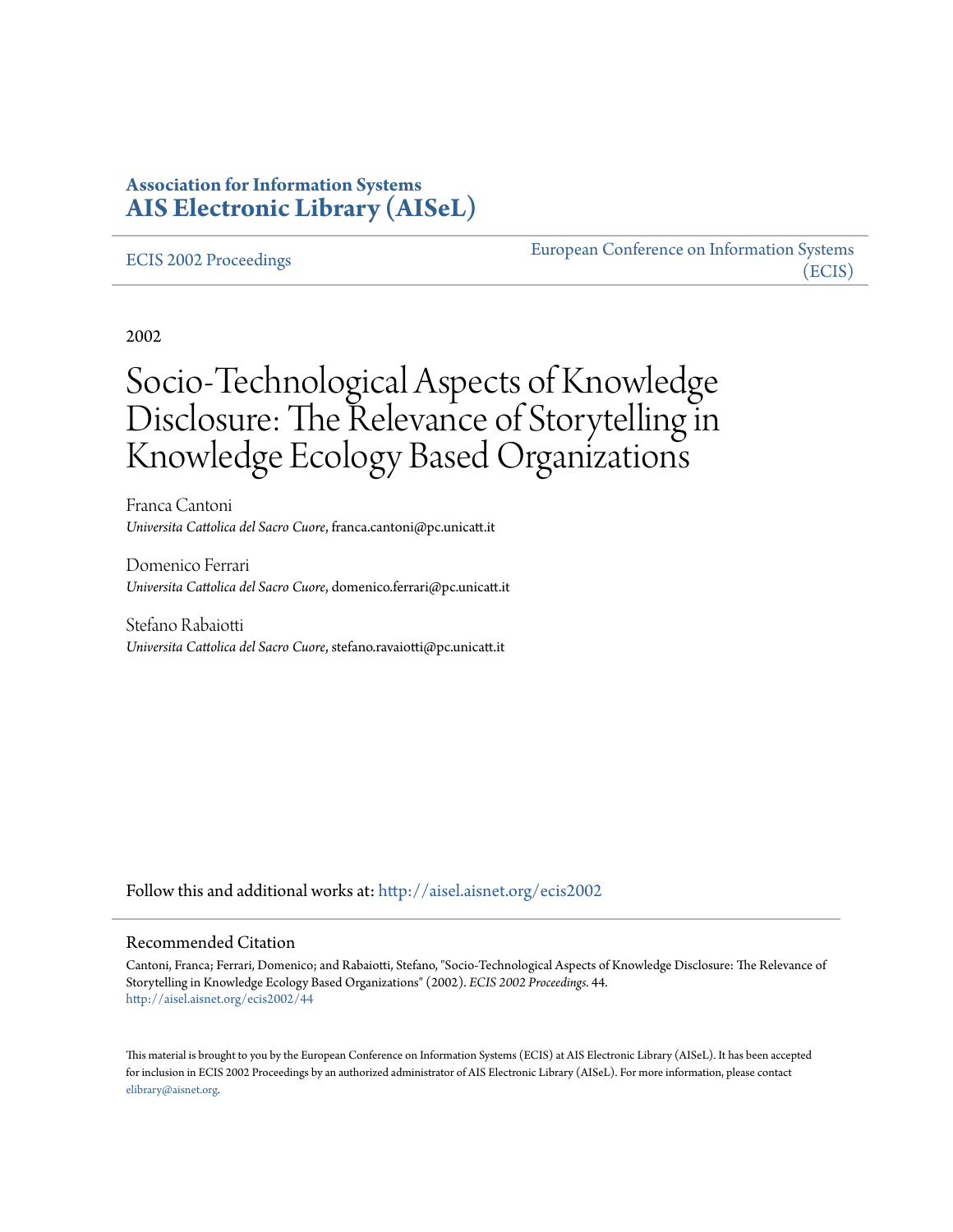## <span id="page-1-0"></span>**SOCIO-TECHNOLOGICAL ASPECTS OF KNOWLEDGE DISCLOSURE: THE RELEVANCE OF STORYTELLING IN KNOWLEDGE-ECOLOGY BASED ORGANIZATIONS**

#### **Franca Cantoni – Domenico Ferrari**

Center of Research for the Application of Telematics to Organization and Society (CRATOS) Università Cattolica del Sacro Cuore - Via Emilia Parmense, 84 - 29100 Piacenza – Italy franca.cantoni@pc.unicatt.it domenico.ferrari@pc.unicatt.it

#### **Stefano Rabaiotti**

Master of Management in the Network Economy (MiNE) Università Cattolica del Sacro Cuore - Via Emilia Parmense, 84 - 29100 Piacenza – Italy stefano.rabaiotti@pc.unicatt.it

#### **ABSTRACT**

*IT has become an essential enabler of community members finding, disseminating, and applying knowledge. While most KM champions agree that the key lies in focusing on building an integrated Information Management System (IMS) that will allow a community to thrive under any circumstance is key, we feel that it is fundamental to focus on the social aspects of sharing knowledge.* 

*The purpose of our research is to highlight the role of the triple network - knowledge, people, technology - and more specifically, with the adoption of the Actor Network Theory, to understand how storytelling can help organizational competence to emerge from a knowledge ecosystem (which can be understood as people networks creating knowledge networks, supported by technology networks). In this sense, social computing can be seen as the way to link digital systems with social information and context to enhance the activity and performance of people, organizations, and systems.* 

#### **Research Methodology**

As to the methodology, the complexity of the research topic asked for a multi-method approach combining a systematic texts analysis and a research of some cases on the web that have been interpreted on the background of qualitative approaches. In this respect, this paper is based on the arrangement of documentation gathered from researches and current sources. We have chosen such methodology to fit to the reality in the best way and to present specific hypothesis on the state of the art.

#### **INTRODUCTION**

The paper is divided into 7 sections. Following this introduction, section No. 1 - giving a brief explanation of what a knowledge ecology is - describes the ideal environment of our research.

The relationship between technology and the sociological aspect of KM may be conceptualised in many ways. We embrace the fairly widespread belief that IT is a crucial factor as it simultaneously enables and amplifies the currently dominating trends in KM (*Orlikowski, 1991*). However, we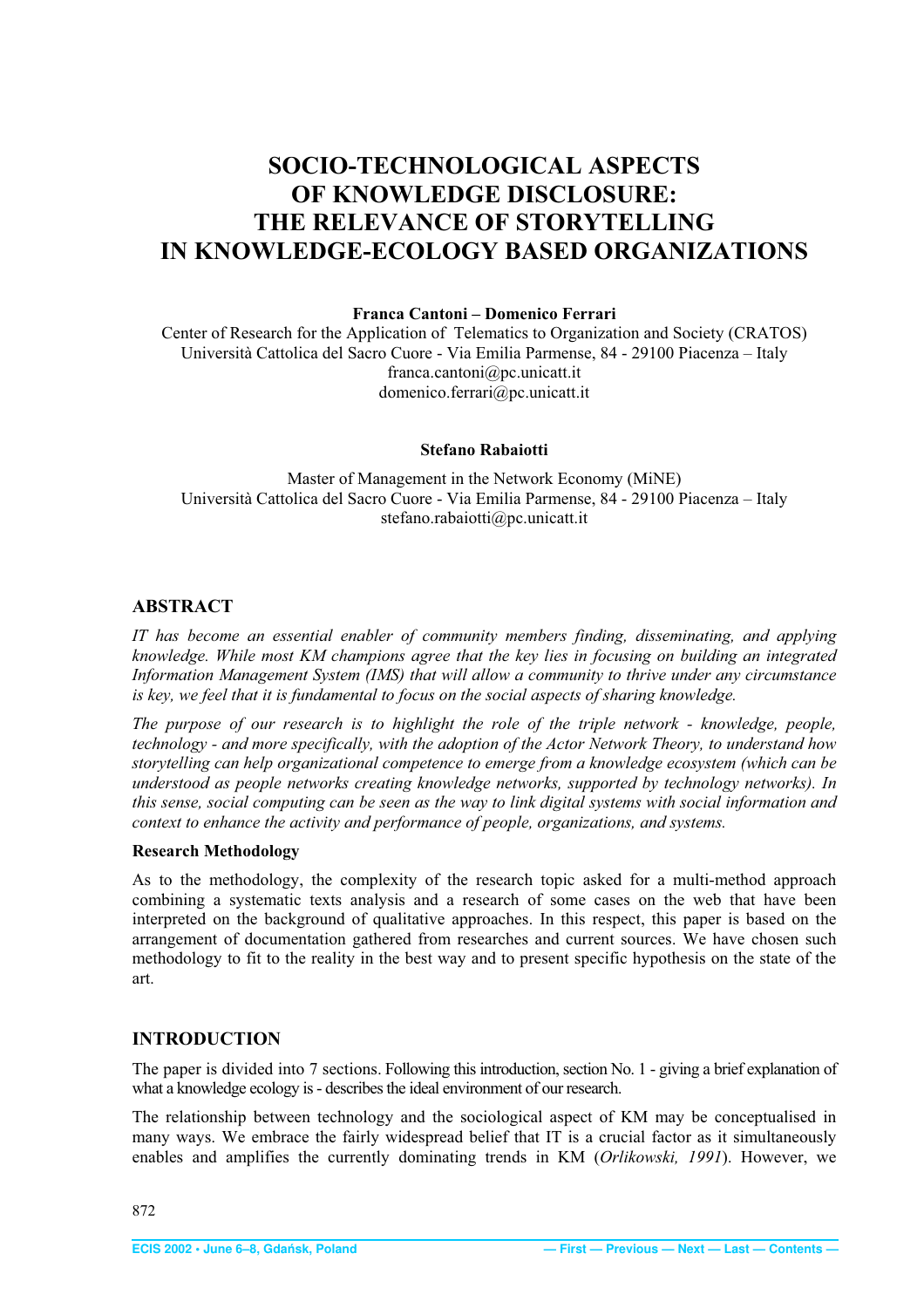<span id="page-2-0"></span>emphasize the fact that technology itself cannot deliver great results if we do not consider the interplay between IT and its social aspects.

Section No. 3 takes into account the Actor Network Theory (ANT) where technology receives exactly the same status as human actors and the distinction between human and non-human actors is systematically removed. We feel that this theory really works if applied to a peculiar aspect of KM, i.e., knowledge disclosure and to demonstrate this fact, we have tested it with the art and science of storytelling.

Section No. 4 briefly explains how storytelling can help organizational learning while section No. 5 describes the point of view expressed in section No. 3 highlighting how anecdotes and story disclosure processes could be facilitated with the use of Social Computing Systems, all instruments that can help in sustaining employee participation.

In section No. 6 we complete the description of what storytelling really is, explaining – after the disclosure process – how fundamental the role played by story crafting is.

The paper concludes with section No. 7 where it is clearly stated – in the light of the  $ANT -$  that each kind of business that wants to succeed must wisely coordinate the technological and sociological aspects of knowledge disclosure and consequently knowledge management.

## **1. THE IDEAL CONTEXT: A KNOWLEDGY ECOLOGY-BASED APPROACH**

In a dynamic business environment knowledge is always changing, growing and emerging. Moreover, knowledge does not reside in discrete units, functions or even disciplines, but always occurs within a larger network - a living ecology of human intelligence. "*Knowledge ecology*" is the name given to the inter-disciplinary field of augmenting and mobilizing collective intelligence.

Knowledge ecology (KE) essentially refers to a field of management theory and practice, focused on the relational and social aspects of knowledge creation and utilization. KE is "ecological" in the sense that the best models we have for knowledge designs that create, sustain, and foster organizational learning and development are natural "learning organizations," for example, ecosystems and brains. Recognizing the value of understanding natural systems, we are also aware that the volitional, language-based social systems bring new possibilities for design and feedback to our human institutions (*Pòr G., 2000*)

KE's primary domain of action is the design and support of knowledge ecosystems, in which information, ideas, and inspiration cross-fertilize and feed on one another. The ecology of knowledge is essentially perceived as a complex, adaptive system of ideas, information, insights and inspiration, interacting with each other and their shared environment.

The heart of KE is the art and science of collaborative midwifing the emergence of meaning and value from productive conversations. KE provides a framework, tools and practices for crafting and sustaining evolving webs of relationships in which to embed and preserve the evanescent knowledge that is always inherent in social activity.

## **2. DOES KM = IT? SOME MYTHS TO OVERCOME**

Knowledge Management is in danger of being perceived as so seamlessly entwined with technology that its true critical success factors will be lost in the pleasing hum of servers, software and pipes. As vendors label their document management, database or groupware products "knowledge management solutions," executives can be excused for mistaking the software for the solution. It is not. The question that naturally raises is*: does successful KM necessarily implies the use of IT*? This question is also supported by the industry-wide analysis of IT investments by technology economist Paul Strassmann. In his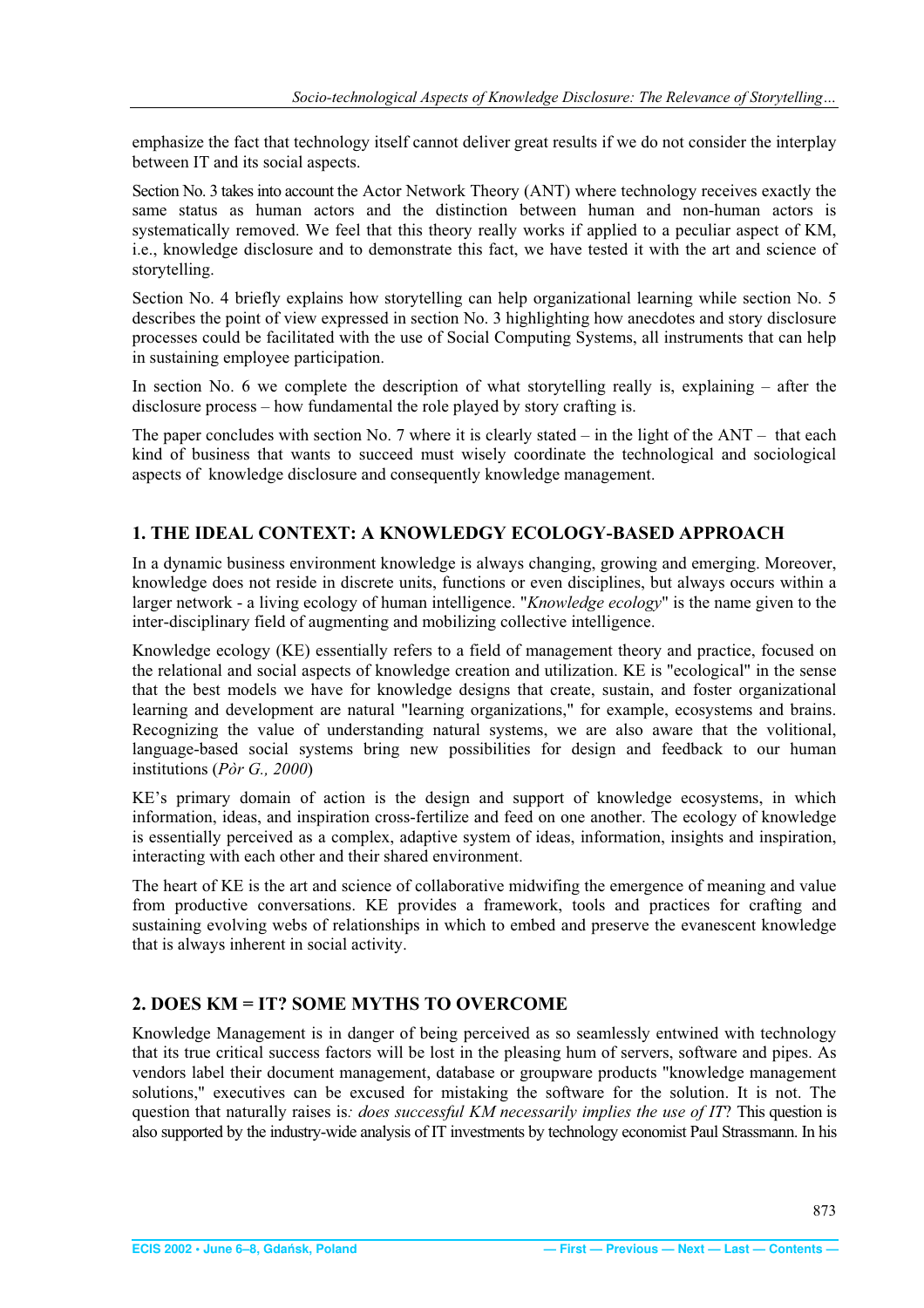<span id="page-3-0"></span>book, The Squandered Computer (Economic Press, 1997), Strassmann concludes that there is no relationship whatsoever between computer expenditures and company performance.

To explain our point of view we have used some myths - identified by Malhotra Y., 1999 - that must be overcome.

## **2.1** *MYTH #1:* **Knowledge Management Technologies Deliver the Right Information to the Right Person at the Right Time.**

Malhotra says that this idea applies to an outdated business model. Information systems in the old industrial model mirror the notion that businesses will change incrementally in an inherently stable market, and executives can foresee change by examining the past. "*The basic premise is that you can predict...how and what you'll need to do and that IS can simplify this and do it efficiently*" he says. The new business model of the Information Age, however, is marked by fundamental, not incremental, change. Businesses cannot plan long-term; instead, they must shift to a more flexible "anticipation-ofsurprise" model. Thus, it's impossible to build a system that predicts who the right person at the right time even is, let alone what constitutes the right information.

**2.2** *MYTH #2:* **Information Technologies Can Store Human Intelligence and Experience.** Technologies such as databases applications store bits and pixels of data. "*But they can't store the rich schemas that people possess for making sense of data bits*" Malhotra says. Organizational sensemaking is a process incorporating both cognitivism's elements, like frameworks and scripts, and symbolism's elements; different kinds of sense making can co-exist: a) *prospectic* (addressed to future actions) – as described in classical cognitive theories; b) *retrospective* - as suggested by Schutz and Weick; c) *introspective* – or merely deductive (Gioia, 1986). Organizational sense making is therefore the result of a system of influences:



Moreover, information is context-sensitive. The same assemblage of data can evoke different responses from different people. "*The reason this is important is that many information textbooks say that while people come and go their experience can be stored in databases. But unless you can scan a person's mind and store it directly into a database, you cannot put bits into a database and assume that somebody else can get back the experience of the first person*."

**2.3** *MYTH #3:* **Information technologies can distribute human intelligence.** Again, this assumes that companies can predict both the right information to distribute and the right people to distribute it to. And bypassing the distribution issue by compiling a central repository of data for people to access doesn't solve the problem either. "*The fact of information in a database doesn't ensure that people will see or use the information*" Malhotra says. "*Most of our knowledge management technology concentrates on efficiency and creating a consensus-oriented view. The data therein is rational, static and without context.*" And such systems, he adds, do not account for renewal of existing knowledge and creation of new knowledge.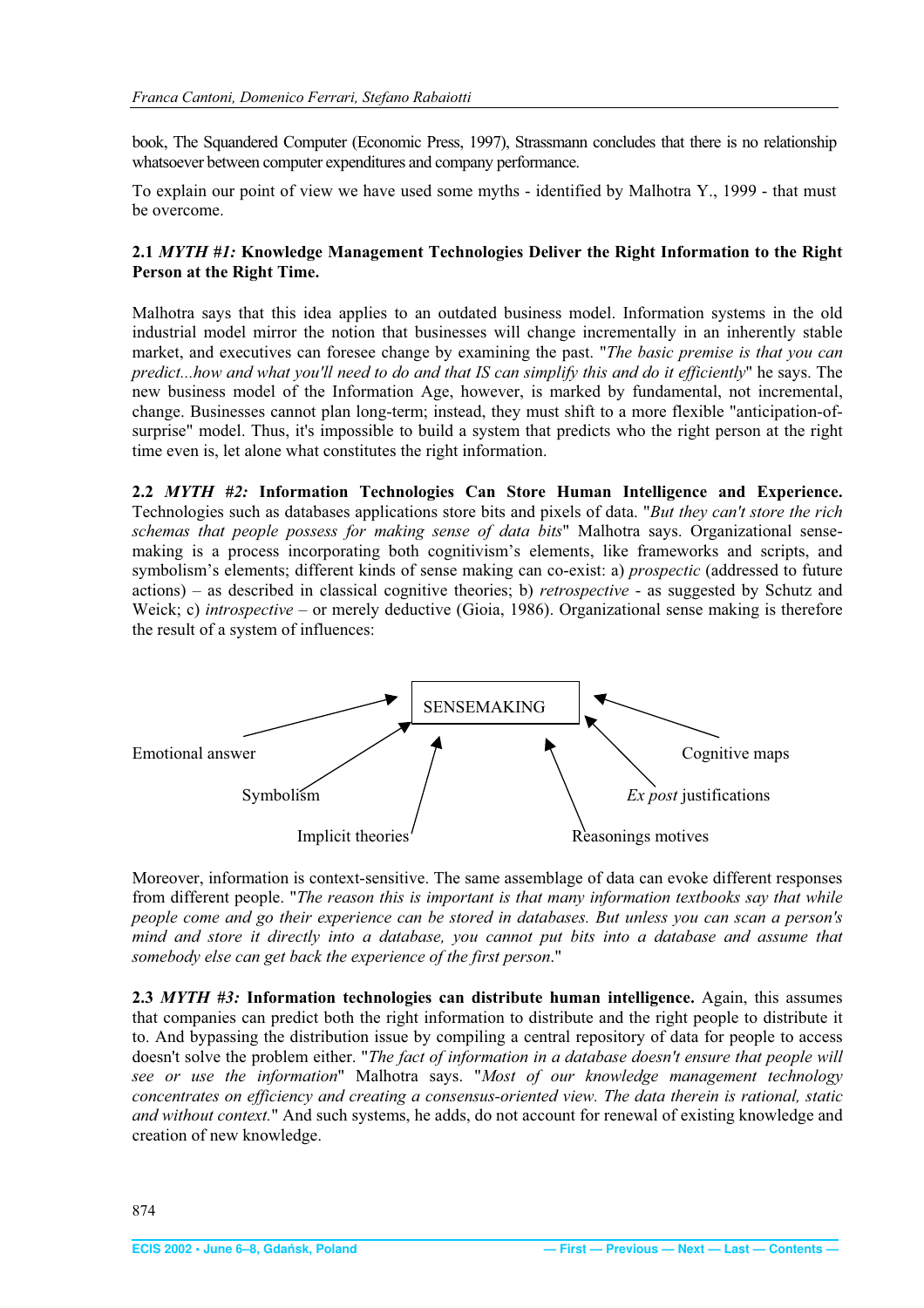## <span id="page-4-0"></span>**3. KM IS NOT JUST A MATTER OF TECHNOLOGY OR PEOPLE: THE ACTOR NETWORK THEORY**

Starting from these three considerations we share completely, we decided to apply Actor Network Theory (ANT) (*Callon, 1991; Latour, 1992*) in the knowledge ecology context explained in section No. 2 in order to try to understand and explain that KM is not just a matter of technologies or people, but how technologies, people and their knowledge have to be jointly managed to drive companies to succeed.

The ANT evolved from the work of Michel Callon (1991) and Bruno Latour (1992) at the Ecole des Mines in Paris. Their analysis of a set of negotiations describes the progressive constitution of a network in which both human and non-human actors (read: technical and non-technical elements) assume identities according to prevailing strategies of interaction. Actor-network theory focuses attention on the socio-technical networks that engineers and scientists create to get their projects done, emphasizing that no one acts alone (or if they do, then no one notices, so it does not matter).

ANT's systematic blurring of the distinction between the technical and the non-technical extends beyond the duality of Orlikowski and Robey (1991) and Walsham (1993). The whole idea is to treat situations as essentially equal regardless of the means; the objective is still the same. Within ANT, human actors receive exactly the same status as technology; the distinction between human and nonhuman actors is systematically removed. ANT takes the fact that, in a number of situations, technical artefacts in practice play the same role as human actors very seriously: the glue which keeps a social order in place is a heterogeneous network of human and non-human actors. A theoretical framework, which makes an a priori distinction between the two, is less likely to manage to keep its focus on the *aim* of a social arrangement regardless of whether the *means* for achieving this is technical or nontechnical.

This is to say that companies do not go about doing their business in a total vacuum but rather under the influence of a wide range of surrounding factors. In line with its semiotic origin, actor network theory is granting all entities of such a heterogeneous network the same explanatory status as "*semiotics is the study of order building (...) and may be applied to settings, machines, bodies, and programming languages as well as text (...) [because] semiotics is not limited to signs*" (Akrich and Latour 1992). It might perhaps seem a radical move to grant artefacts the same explanatory status as human actors: does this not reduce human actors to mere objects and social science to natural science? We intend to bracket this rather dogmatic issue.

More specifically Latour says (p.99, 101): "*The only way to increase a project's reality is to compromise, to accept sociotechnological compromises. The pertinent question is not whether it's a matter of technology or society, but only what is the best sociotechnological compromise*".

These quotations not only deny the separability of the social and the technical, but they also make the same point as mentioned above, about the necessity for translations. Once all these translations succeed, the technology "disappears", i.e., it becomes "transparent" and can be taken for granted. But if the translations fail to "interest" the actors enough, then the actors go their own ways again, each with a different view of what the project is (or was).

A question arises*: is there a specific aspect of KM that can fit with this kind of socio-technological compromise that organizations should join?* The following section applies the ANT theory to the art and science of storytelling to give an appropriate answer to the question.

## **4. STORYTELLIG: A SOCIOTECHNOLOGICAL COMPROMISE**

A critical challenge in knowledge management lies in assessing and addressing cultural issues. Stories are a powerful way to assess the current values in an organization's culture, as well as to help to modify it, to improve communication skills and boost learning. They are very useful to represent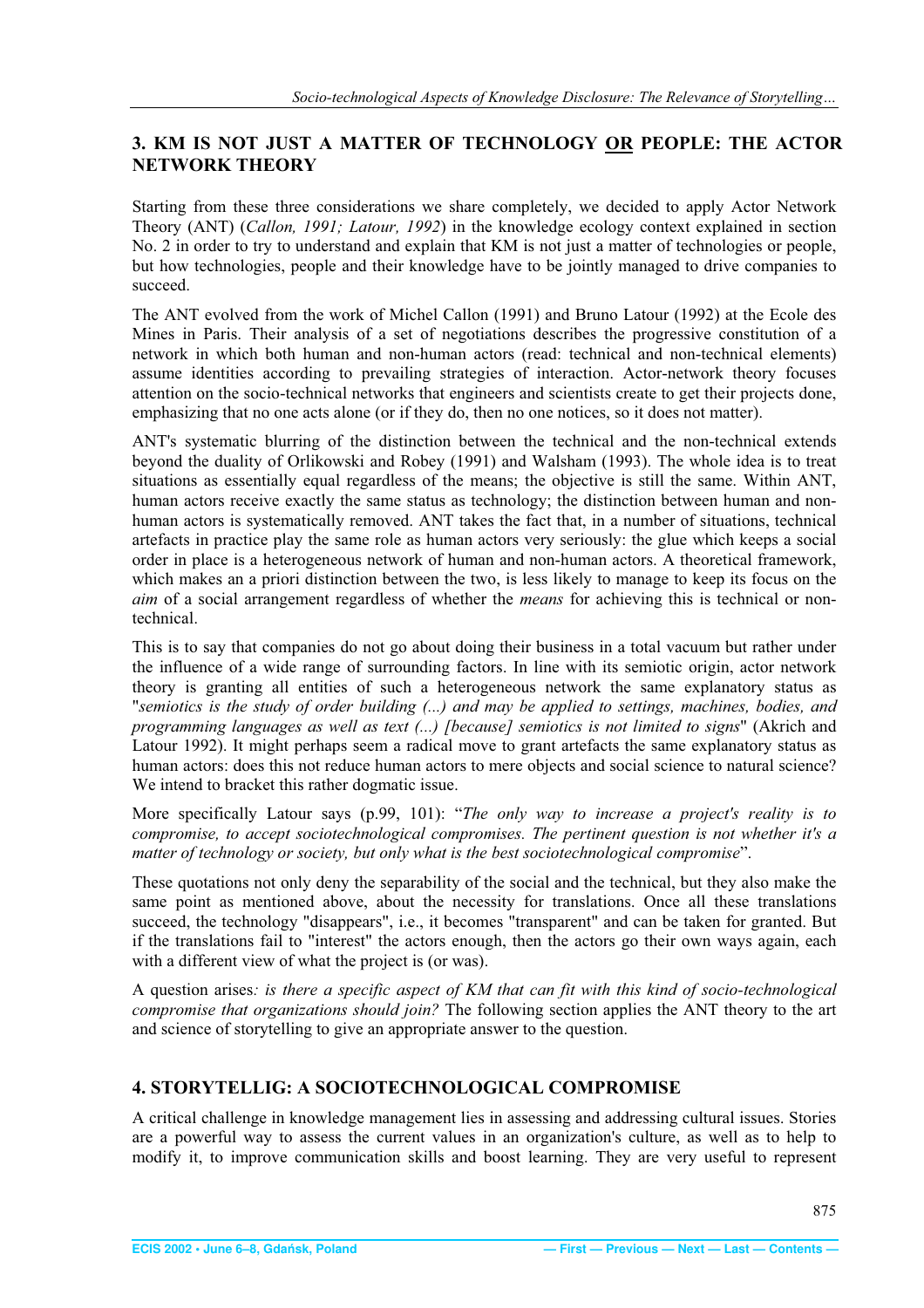<span id="page-5-0"></span>complex, multi-dimensional concepts: while a certain amount of knowledge can be reflected as information, stories can hold the key to unlocking the vital knowledge which remains beyond the reach of easily codified information.

If we define work experience as the knowledge derived from a number of business situations and of the results obtained applying different strategies from case to case, we may appreciate the interest of systematically eliciting anecdotes<sup>1</sup>: in order to produce a sort of collective and transferable equivalent of team experience using stories, storytelling provides the mechanism to discuss work related issues and share, through communication, the team learning among the whole organization (Fig. 1).



*Fig. 1 - Organizational learning through storytelling. Readapted from Heijst, Spek, Kruizinga 1998* 

Each project provides some anecdotes, insights and lessons learned with respect to some aspect of the industry, but if they are not abstracted away from the idiosyncrasies of the projects and made available, it is either impossible or extremely costly for a new team to benefit from them (Sarvary M., 1999).

To overcome this problem and effectively implement storytelling methods, the organization must (1) create an anecdotal base and (2) construct purposeful stories to influence its members.

*Disclosure of Anecdotes* – Managing knowledge requires attention to managing a complex ecology of interdependent, unpredictable and fluid entities: it follows that the disclosure exercise needs to follow an anthropological approach, in order to avoid influencing the environment that is being studied. In

<sup>&</sup>lt;sup>1</sup> An ANECTODE is captured on the field or arisen from a brainstorm or research, while a STORY is constructed for a specific purpose.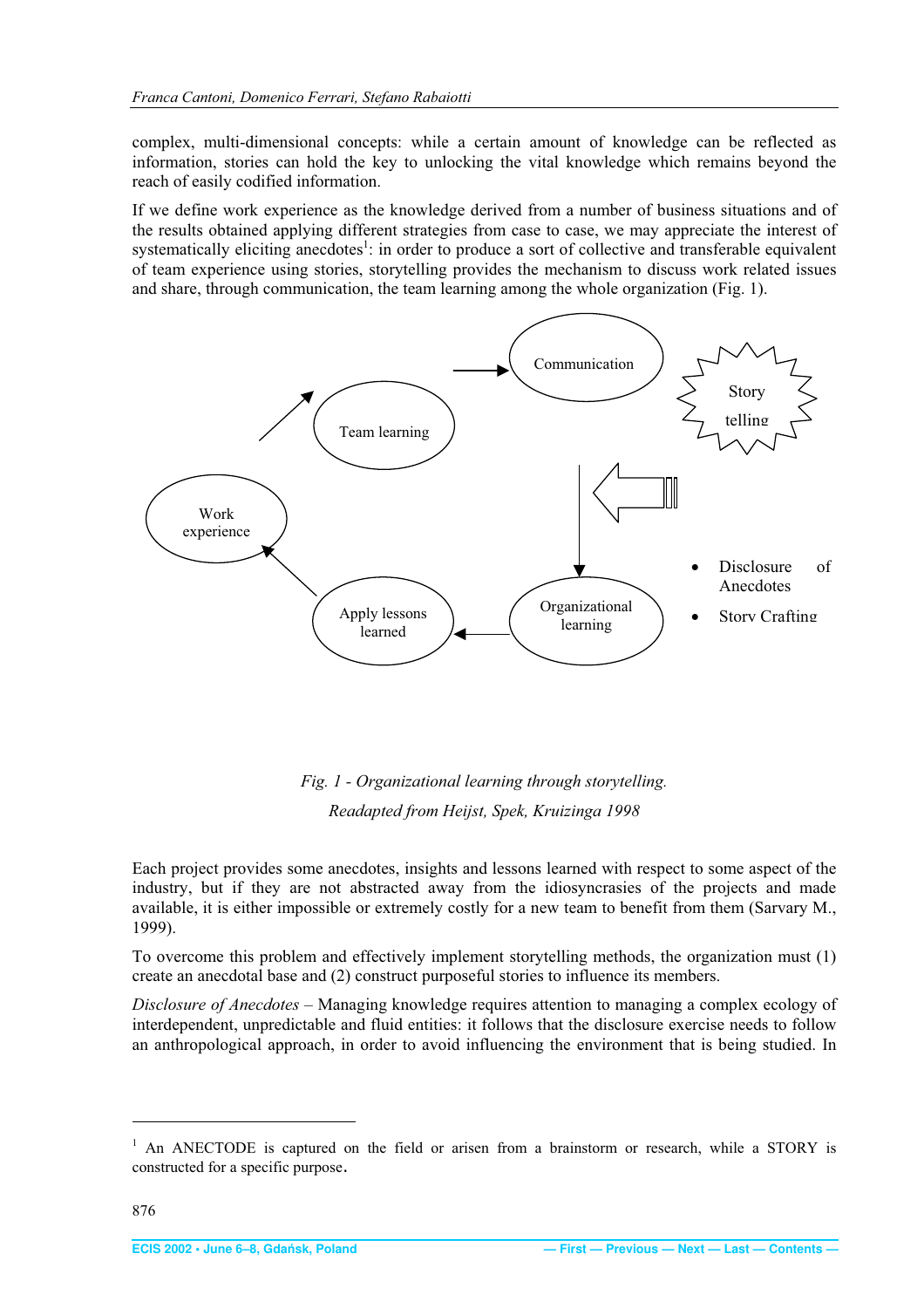<span id="page-6-0"></span>section 5, we analyse how to design this intervention in a virtual environment using social computing<sup>2</sup> systems like "Babble<sup>3</sup>".

*Story Crafting* - Story either takes and enhances an individual anecdote or creates a completely new story from anecdotal material. However, case studies, "lessons learned", and scenarios are all forms of stories that benefit from careful, deliberate crafting. In section 6, we explain the common features of stories and we also give a practical example of a purposeful story taken from David Snowden's article "Story Telling: An Old Skill in a New Context" (Snowden, 1999b).

It is important to note that, for really effective knowledge building and sharing, the ability to hear and understand the stories told in organizations will also prove invaluable. Stories are told constantly. Those who know how to listen to the many layers wrapped around such stories can hear the tacit and the explicit, the emotional and the informational elements. Someone who really understands stories knows when not to read too much into them (sometimes a story is just a story), but he or she can also spot the real knowledge wrapped inside what is said, even when the speaker may not be aware of the richness of his expression. This is useful when trying to understand the knowledge personally, but also when trying to elicit and represent knowledge such that others may benefit from it more easily.

## **5. ANECDOTE DISCLOSURE**

Storytelling is fundamentally social (Thomas, Kellogg, Erickson 2001): in everyday events, people tell anecdotes to other people (who are usually physically present) in particular social contexts (at dinner, in a meeting, etc.). These anecdotes provide the raw material for stories: by using characters, incidents and context from the anecdotal material captured from a community, we can root a purposeful story in the community it is intended to influence.

After having analysed why it is important to capture anecdotes, we will focus on the way an organization can create a virtual environment that provides a social context where we can apply effective knowledge disclosure techniques.

## **5.1 Why is it important?**

The process of anecdote capture is useful in its own right. It creates material that is inherently more attractive than 'dry facts', and often reveals unexpected material, attitudes and incidents that are not revealed by more traditional means of enquiry. The process of anecdote disclosure is also a valuable learning experience for the participants.

There are two linked issues here (Snowden 2000b):

- 1. Successful teams will tend to ignore, forget or de-emphasise elements of luck and serendipity without which their project would have failed; in some cases they may not even have been aware of them in the first place. The overriding need to succeed in the modern organisation means that the result is the only real measure, regardless of its real cause. This means that modelling future behaviour on repeating ill understood success is a very dangerous thing.
- 2. In contrast, unsuccessful teams will tend to play up elements of luck and emphasise lack of adequate resources, their unwillingness to make more compromises and a host of other excuses.

 $2^2$  Social computing has to do with digital systems that draw upon social information and context to enhance the activity and performance of people, organizations, and systems (Thomas, Kellogg, Erickson 2001).

<sup>&</sup>lt;sup>3</sup> "Babble" is an on-line multiuser environment that is intended to support the creation, explication, and sharing of knowledge through text-based conversation (IBM Research 2002).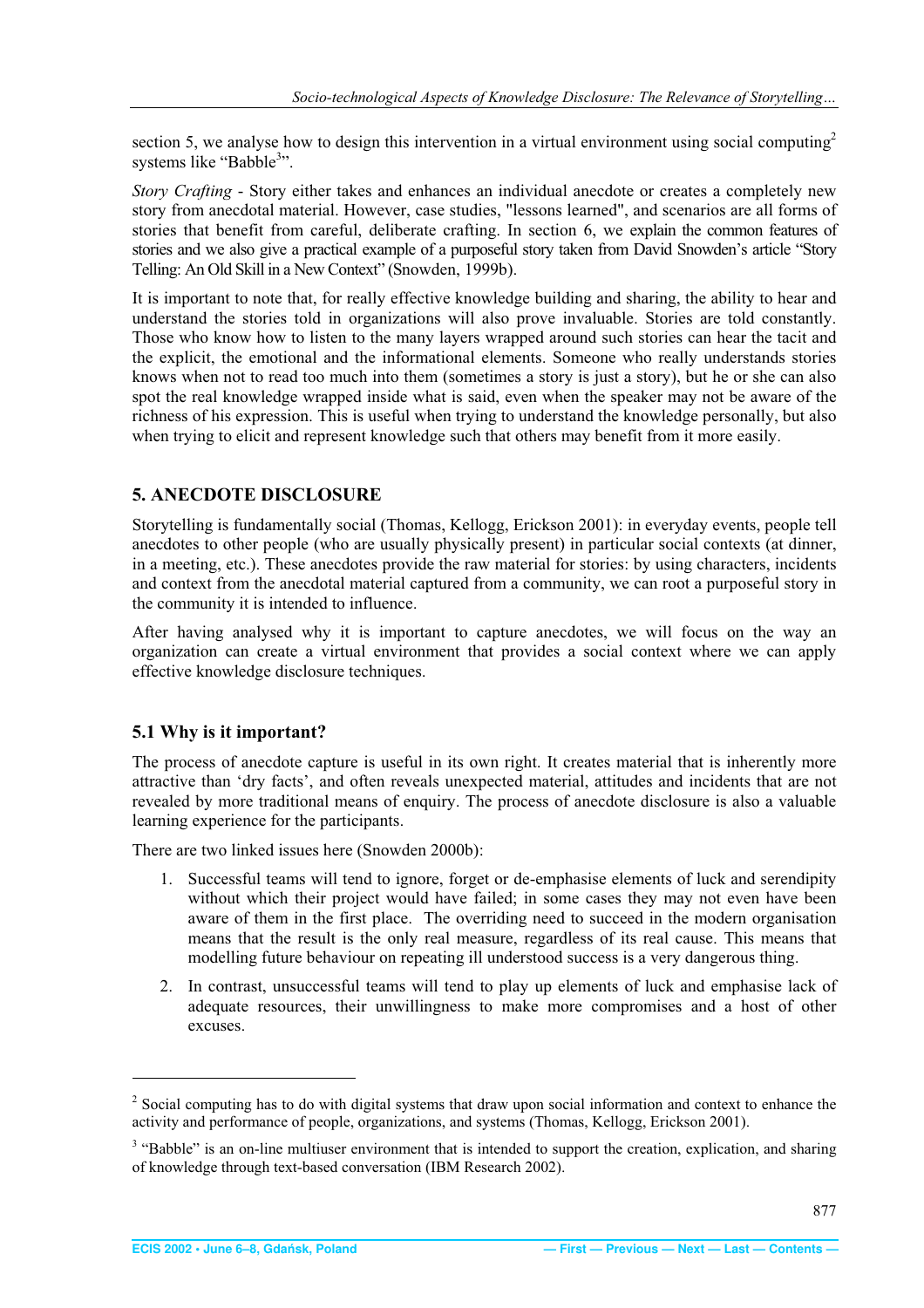<span id="page-7-0"></span>These issues determine who tells what anecdotes to whom and when. For this reason, in designing effective ways to collect and provide access to anecdotes, it is important to attend to some of the basic social dynamics that affect everyday storytelling, such as reasons for telling anecdotes, the teller's knowledge of the audience, and the role the audience takes in the telling.

### **5.2 Creating social context in a virtual space: social computing systems**

In a room with others, we will apply ourselves, and if we do not, the lack of participation is clearly visible to the group as a whole, and social pressure will get us involved, even if interest did not. In a virtual community this is far more difficult (Snowden, 2000 b).

In order to solve this problem, IBM's Labs designed a digital system called "Babble<sup>4</sup>" from a social perspective, a system predicated on the assumption that knowledge is rooted in a social context. Its basic rationale would be that (Thomas, Kellogg, Erickson 2001):

- knowledge is produced within, and dispersed among, a network of people;
- only a small proportion of knowledge is captured in concrete form;
- knowledge sharing involves social factors like relationships, trust, obligation, and reputation.

Babble satisfies the assumption by providing access to data and documents, but also by interconnecting the social network of the people who produced the knowledge. Moreover it includes not just the people who produce the knowledge, but those who use it as well (Erickson, Kellogg 1). After all, some of the knowledge users might have to invest considerable effort in order to apply the knowledge to their own ends, developing an understanding of its shortcomings and peculiarities, as well as building on it.

The key factor of Babble is that it is "socially translucent". By social translucence Thomas (Thomas, Kellogg, Erickson 2001) means systems that provide perceptually based information about the presence and activity of users, thus creating social resources that the group as well as individuals can use to structure and enhance their on-line interactions.

Babble provides cues about users' presence and activity through a social proxy, which portrays the conversation as a large circle, and the participants as coloured dots or marbles.



*Fig. 2 – Babble user interface (Erickson, Kellogg 2001)* 

<sup>&</sup>lt;sup>4</sup> Babble was created by David N. Smith in August 1997 (IBM Research 2002). In terms of functionality, Babble resembles a multi-channel, text-based chat system in that many users can connect to it, and select one of a variety of conversations to participate in (or create their own) (Erickson, Kellogg 2001).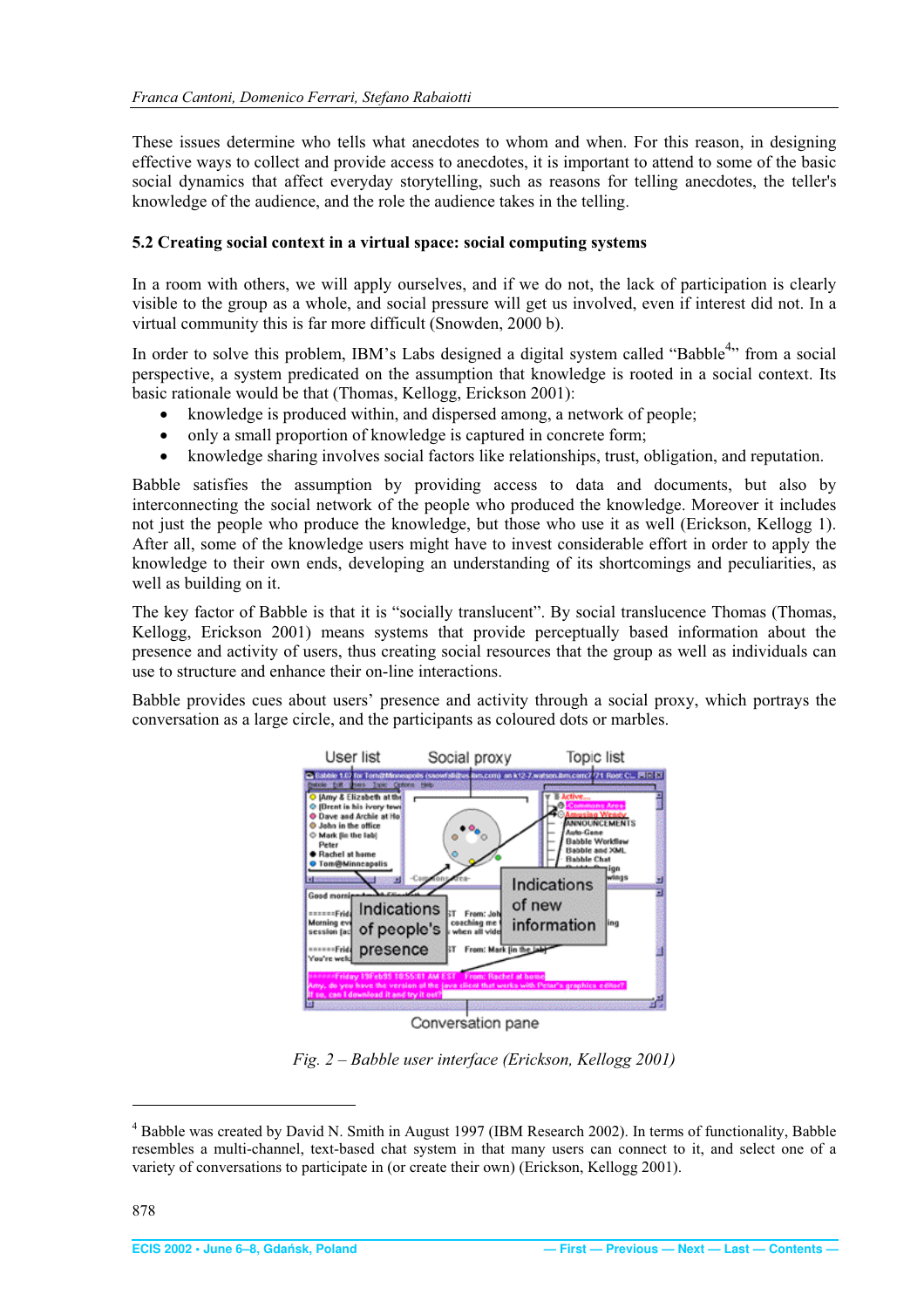<span id="page-8-0"></span>Marbles within the circle are involved in the conversation being viewed; marbles outside the circle represent those who are logged on but are in other conversations. The marbles of those who are active in the current conversation, either contributing (i.e. typing) or 'listening' (i.e., interacting with the conversation window via mouse clicks and movements) are shown near the circle's center; with inactivity marbles drift out to the periphery.

Moreover, the textual conversation that occurs in Babble is persistent: that is, unlike conventional chat where newly arriving users see only what has transpired since they have joined a channel, Babble users can see everything entered in any existing conversation. These traces give the system the potential to function as an anecdotes store. The persistent trace left by textual conversation is a rich source of socially salient information (awareness), and its power is enhanced because participants know that the representation is shared and thus that everyone is privy to the same set of cues (accountability) (Erickson, Kellogg 2000).

When such information is made visible to all participants, people become aware of one another's presence and activity, allowing social conventions and other social dynamics to come into play. With mutual awareness comes accountability for one's actions: *if "I know that you know that I know" of your presence and activity, my activity will be interpreted with respect to that knowledge* (Thomas, Kellogg, Erickson 2001).

By invoking social translucence as a framework, social computing systems attempt to make people and their behaviour more prominent, enabling the creation, exercise, and mutual observation of social behaviour. By so doing, the interaction of people and ICT creates a basis for more coherent, productive, and fluid interactions on line.

## **5.3 Virtual disclosure processes**

In physical environments, the essence of the approach is to select a representative sample of projects and then reassemble as many as possible of the original team for a one-day storytelling workshop for each of the selected projects. The storytellers are encouraged to reminisce, in the style of a reunion. Well conducted, this creates a series of anecdotes, humorous incidents, lessons learnt, observations and plain narrative (Snowden 1999b).

It is not always possible to bring together a team in whole or in part; in these circumstances it is useful to work in a virtual environment. Virtual disclosure processes require a greater amount of energy to sustain participation, but tools like Babble offer the following advantages:

- run the process in a synchronous way (with all the actors present and interacting)
- run the process in an asynchronous way (with participants joining and leaving at different time and places)
- permit virtual storytelling over long periods of time (because the conversation that occurs in Babble is persistent, and participants are aware of their own participation and of that of the others)

In this sense, Babble provides a digital substrate upon which knowledge communities can grow, and where "anecdote bases", rather than databases, can provide a medium for people to develop, share, and reuse experiences and knowledge, and watch others do the same (Thomas, Kellogg, Erickson 2001). To leverage these resources, organizations need trained knowledge engineers who not only identify decisions, judgements, problems resolved/unresolved and chart these together with associated information flows (as in the physical environment) but also continuously inject energy into the conversation and perform a critical function of training and mentoring.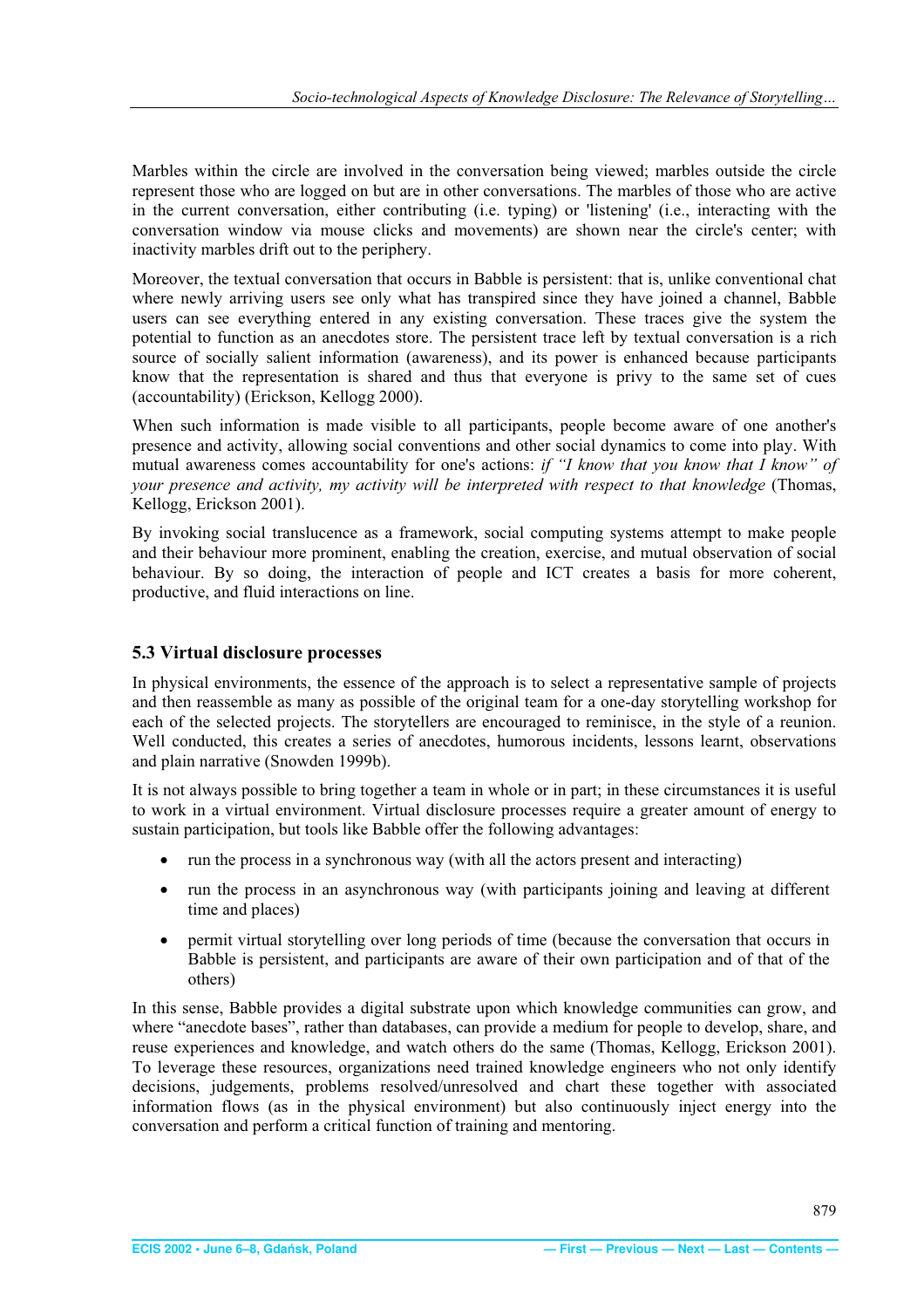<span id="page-9-0"></span>In particular, there are three useful techniques for anecdote disclosure that can be critically applied to the on-line environment (Snowden 2000a):

- 1. *Alternative histories* provide a powerful means by which knowledge engineers can stimulate the creation of a richer anecdotal base. Any anecdote will have a number of turning points, where an alternative future was a possibility based on a small change in a decision or some 'environmental' factor. Exploration of these alternative histories is a source of often truth-full anecdotes: for example, once the official history of a project has been told, the participants are asked to identify between three and seven points in that history where a small change would have resulted in a radically different outcome. Then, they are stimulated to construct an alternative and fictional story for each such turning point: the result is four or eight anecdotes rather than one.
- *2. Shifting character or context* in a story can elicit a higher level of diversity in the anecdotal material. All stories have a structure, one of which will be described later in the context of story de-construction. They have antagonists, scenes, conflict, inner feelings and the like. Having identified a substantial anecdote, the group is taken through the deconstruction process described later and then asked to retell the story with an appropriate change. The change provides a new perspective on the anecdote.
- 3. *Indirect storytelling through the use of archetypes* allows disclosure without attribution. Within a story circle, the participants can be asked to identify archetypal characters revealed by the anecdotes they have collected; this is viable when the number of anecdotes reaches a critical mass: normally in excess of twenty. Once the archetypes are established then possible future situations can be used to stimulate anecdotes from the group using the archetypal characters. Again, the purpose is to use fictional forms to explore a wider range of possibilities and create a richer repository of anecdotes: we are moving from an 'I' story to a 'They' story. The indirect use of archetypes permits a degree of honesty that would not be possible using the 'I' mode.

Snowden (1999b) underlines that the 'good' teams, those who win good business, readily move into storytelling mode. They enjoy this experience and willingly reminisce, mining a rich vein of anecdotes, often humorous, self deprecating and memorable. On the other hand, the 'bad' teams who either lost business, or won business that in retrospect their company would have been better without, find it more difficult. Stories are often told from very different perspectives, with little common understanding between players. However, those particular stories are the most valuable for corporate learning.

## **6. STORY CRAFTING**

Once the disclosure process (in the physical or in the virtual environment) has come to a natural conclusion, the observers review the materials and present the elicited anecdotes and their model for validation: this is a critical stage because the creation of knowledge in organization is a collective process of achieving shared meanings emerging from interaction.

Talk and interrogation enable collective interpretations and negotiations, thereby creating a common understanding and helping establish a community of practitioners (Bergquist, Ljungberg, Lundh-Snis 2001). After this stage, managers and storytellers can use characters, incidents and contexts from anecdotal material captured and root a purposeful story in the community it is intended to influence.

Stories are not effective, or even appropriate, for every attempt to express knowledge, but we believe that they are underused/underestimated in knowledge management approaches. Storytelling is useful in creating, capturing, disseminating and internalizing knowledge, and it accomplishes all of these simultaneously, not sequentially. Storytelling is also a representative knowledge socialization process in that it typically includes both instrumental and expressive aspects (Thomas, Kellogg, Erickson 2001).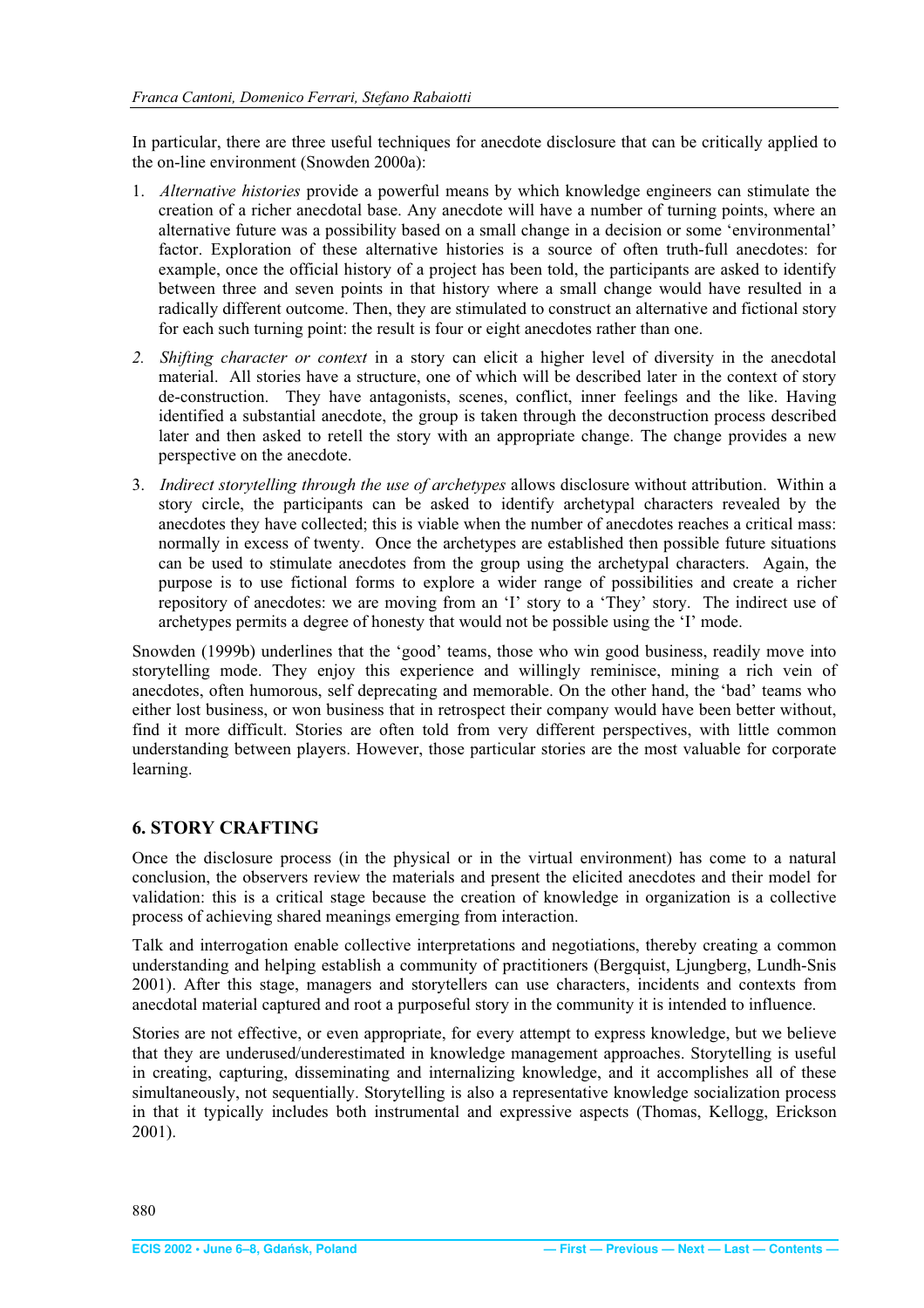<span id="page-10-0"></span>There are of course many forms of stories (myth, fable, virus, archetype and disruptive metaphor<sup>5</sup>), but Snowden has noticed that stories have some common features (Snowden 1999b):

- They will be able to capture and hold the attention of the audience. It does not follow that they have to be entertaining; they can be painful or just excite curiosity.
- Good stories self propagate; they have a life of their own; they are not linked with an individual storyteller.
- x A good story can be told to all audiences regardless of educational background, role or experience, and all members of the audience will gain meaning from it at different levels.
- x Stories and the metaphors they contain can provide a new language for new forms of understanding. Their use can avoid sterile academic debate and overly explicit (and expensive) consultancy processes, by tapping into the intellectual asset base of an organisation and its environment.

#### **6.1 Business examples**

There are many uses of stories and storytelling in business. Stories can be useful ways in a B2B relationship to assess the value the partner can really provide, or in a B2C one, to find out about the needs of customers in a deeper way. Stories can help advertise a product or service showing the proper context for the use of a product/service, or they can be used as educational materials within a company (Thomas, Kellogg, Erickson 2001).

The following real case is taken from the Snowden's article "Storytelling: An Old Skill in a New Context". This story is simple and memorable, and it could offer a purposeful example of how companies can use it to convey a set of values and/or desirable actions: in this particular case, there was a culture problem.

*"Data Sciences was an Anglo-Dutch IT services company, now a part of IBM. Several years ago it created marketing and internal cultural change programme, branded 'Genus'. A strong element of this programme was the adoption of software reuse through Object Orientation (OO). A common problem with most IT professionals is that they are inherently curious about the structure of software code, and they like to tinker, to build a better version. This strong culture militates against reuse. The Genus team to make it clear that a new attitude was required used one anecdote, based in fact. It was the story of two development groups, both tasked with producing a set of software objects that would provide framework of reusable components for the most common features of a range of applications. One group comprised a large team of experts, individuals who in some cases were world-leading experts in OO techniques, all of whom were experienced and well trained. The other group was a small team of ex COBOL programmers, whose experience was in payroll data entry systems. The latter team was provided with two weeks of basic OO training and provided with the services of a mentor.* 

*As part of their task, both teams had to create a 'list object', a piece of code that defines the way in which data can be presented to a file, printer etc. The experts created a wonderful piece of code. It was elegant, it performed well and it only took two man months to develop. The COBOL programmers in contrast downloaded a 'good enough' list object from the Internet at a total cost of five dollars."*

<sup>&</sup>lt;sup>5</sup> For a complete review of these topics see SNOWDEN, D. (2000). The Art and Science of Story or Are You Sitting Uncomfortably? Part 2: The Weft and the Warp of Purposeful Story . *Business Information Review*, Vol. 17 (4)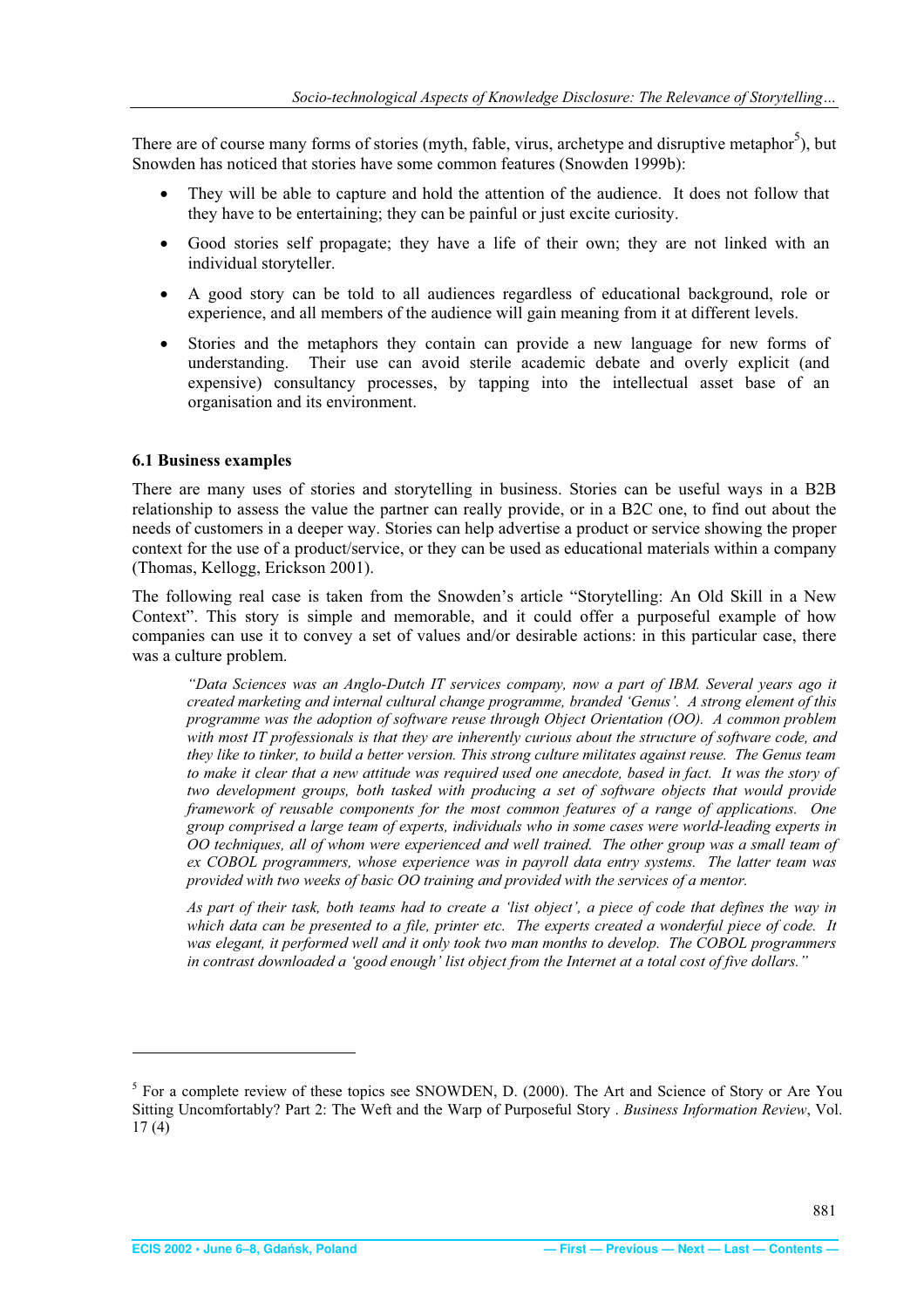<span id="page-11-0"></span>Snowden (1999b) underlines that this is a powerful story in several respects:

- it says that experts may still miss the point. The COBOL programmers had understood that the purpose of OO techniques is all about reuse, not about reinventing the wheel however elegant;
- it says to owners of old skills that they have something to contribute from their own experience and that they can outperform the experts if they THINK.
- it provides hope for groups who have been left behind in training and acquisition of new skills and encourages staff retention;
- it advises that the focus should be on business objectives, in which the skill of the software engineer is not of value in itself, but in its ability to realise those objectives.

There are many other examples of similar stories. The one of how a Chief Executive listened to a student on work placement - and changed company policy as a result - says that this company is not about hierarchical learning; it encourages the communication of new ideas (Snowden 1999b).

Those stories are all anecdotes; they are unique events that serve to educate. The story itself provides the purpose. However this is by no means the only use of stories. Stories can also be used indirectly to help us understand something.

## **CONCLUSIONS**

Both the research literature and experience from practice indicate the critical importance of storytelling and learning for conducting business in contemporary organisations of all kinds. The new role of IT is envisaged to provide methods, tools and technologies that support individuals, groups and organisations in their knowledge management and learning activities. This requires a new approach not only to IT applications but to the development of the new technologies as well.

At the end, we can say that storytelling represents a very powerful tool for organisations where both technological and sociological aspects of knowledge disclosure and consequently knowledge management are expressed, and we can happily say that it wisely represents a sociotechnological compromise: the ultimate low-cost high-return technology with KM's human ability of telling stories.

#### **ACKNOWLEDGMENTS**

The authors would like to thank Prof. Dave Snowden - for the helpful insights and materials he provided during his lectures on Knowledge Management at the Master of Management in the Network Economy Programme (http://mine.pc.unicatt.it) - Università Cattolica del Sacro Cuore, Piacenza, Italy, academic years 2000/2001 and 2001/2002.

#### **REFERENCES**

AKRICH, M. and LATOUR, B. (1992). A summary of a convenient vocabulary for the semiotics of human and nonhuman assemblies, in Bijker, W. E. and Law, J. (editors) *Shaping technology/ building society*. MIT Press,  $259 - 264$ .

BERGQUIST, M. et al. (2001). Practising Peer Review in Organizations: A Qualifier for Knowledge Dissemination and Legitimization. *Journal of Information Technology*, 16 (2), 99-112

BROWN, J.S. (1999). *From the The Knowledge Advantage: 14 Visionaries Define Marketplace Success in the New Economy*. Rudy Ruggles and Dan Holtshouse, Catpstone Copyright © Ernst & Young

COLEMAN, D. (1999). Groupware: Collaboration and Knowledge Sharing. *Knowledge Management Handbook*, Jay Liebowitz